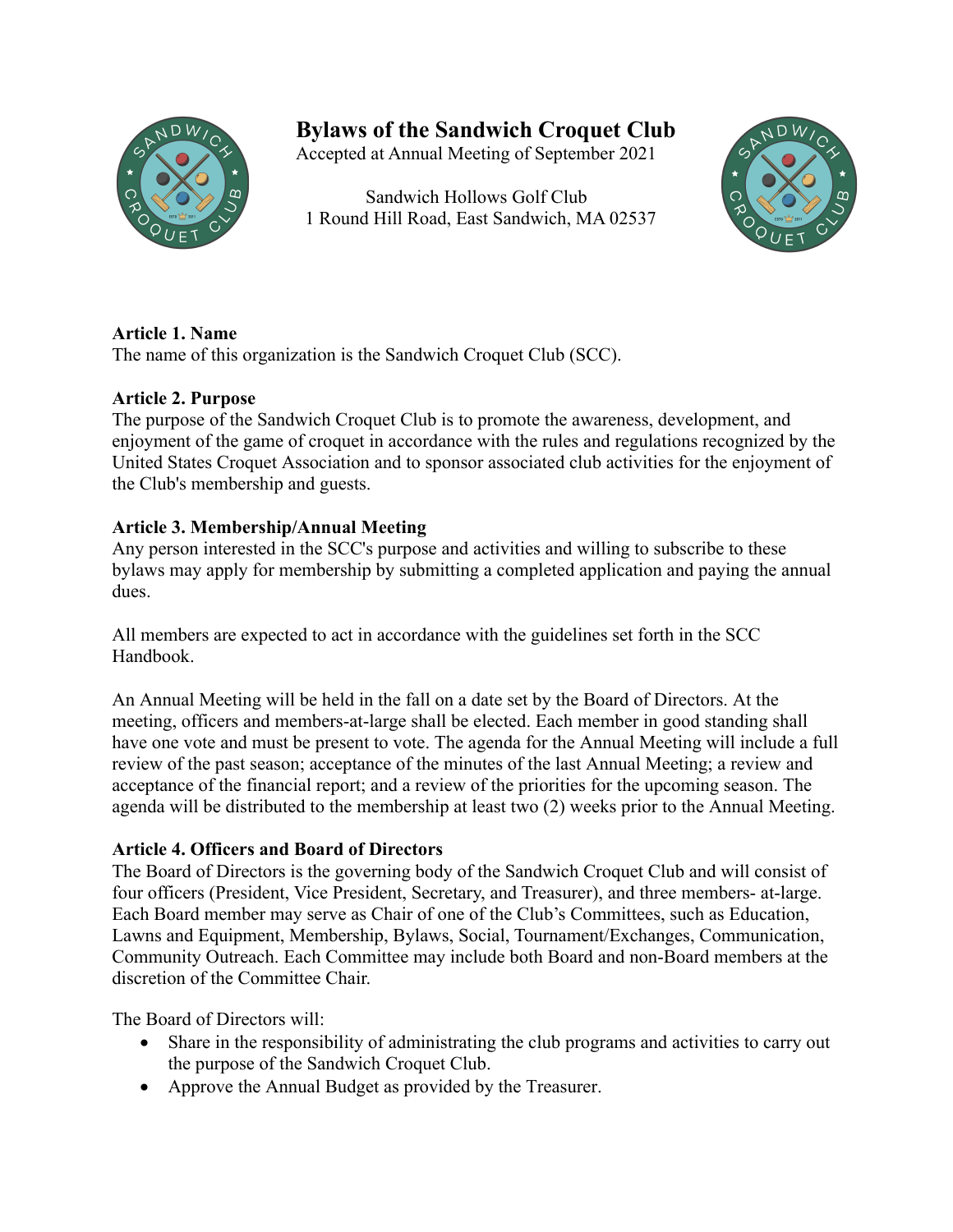- Vote on any major expenditures for the club. NOTE: Any proposed expenditure of the Board larger than \$1,000 must be announced to the membership of SCC at least two days prior to a decision on the expenditure at a Board meeting.
- Establish membership dues and fees.
- Establish special committees for various purposes as needed.

The PRESIDENT will preside over the meetings of the Board of Directors and membership of Sandwich Croquet Club. The President is responsible for the overall administration of the club to carry out its programs and activities. The President will set the agenda of each meeting with input from the Board members. The President or his/her designee will act as liaison with the Sandwich Hollows Golf Club administration and grounds/maintenance. The President approves or delegates approval of all correspondence with other organizations as well as being responsible for maintaining communication with the membership.

The VICE PRESIDENT will assist the President in carrying out his/her duties and substitute for the President as needed. The Vice President will oversee the appointed committees.

The SECRETARY records minutes of all meetings and presents minutes of former meetings. The Secretary keeps or delegates the keeping of all club records, including the club membership list, Bylaws, SCC Handbook, minutes of all meetings, and any other club documents. The TREASURER keeps and maintains the financial records of the Sandwich Croquet Club including a checking account. The Treasurer receives monies due the Club and deposits same in the bank. The Treasurer records all deposits and disbursements. The Treasurer reports to the Board whenever it meets, stating the balance of accounts, explanation of receipts and disbursements.

#### **Article 5. Nomination and Election of Board Members**

When there are one or more anticipated vacancies on the Board, a Nominating Committee will be formed.

The Nominating Committee, appointed by the President, with the approval of the Board, shall consist of at least three (3) Club members, not more than one of whom (in addition to the Vice-President) shall be a current Board member. The Nominating committee shall contact all Club members to seek volunteers to fill Board positions for the upcoming year. A slate of candidates for Board positions, recommended by the Nominating Committee, shall be submitted to the Board for its approval.

At the Annual Meeting of the Club, the slate of candidates approved by the Board shall be presented to the Club members for final approval by a voice vote of the Club members conducted by the current Board President. The voice vote shall be upon the entire slate of seven (7) candidates and shall not be upon each Board position.

The newly elected Board shall assume its responsibilities immediately upon election.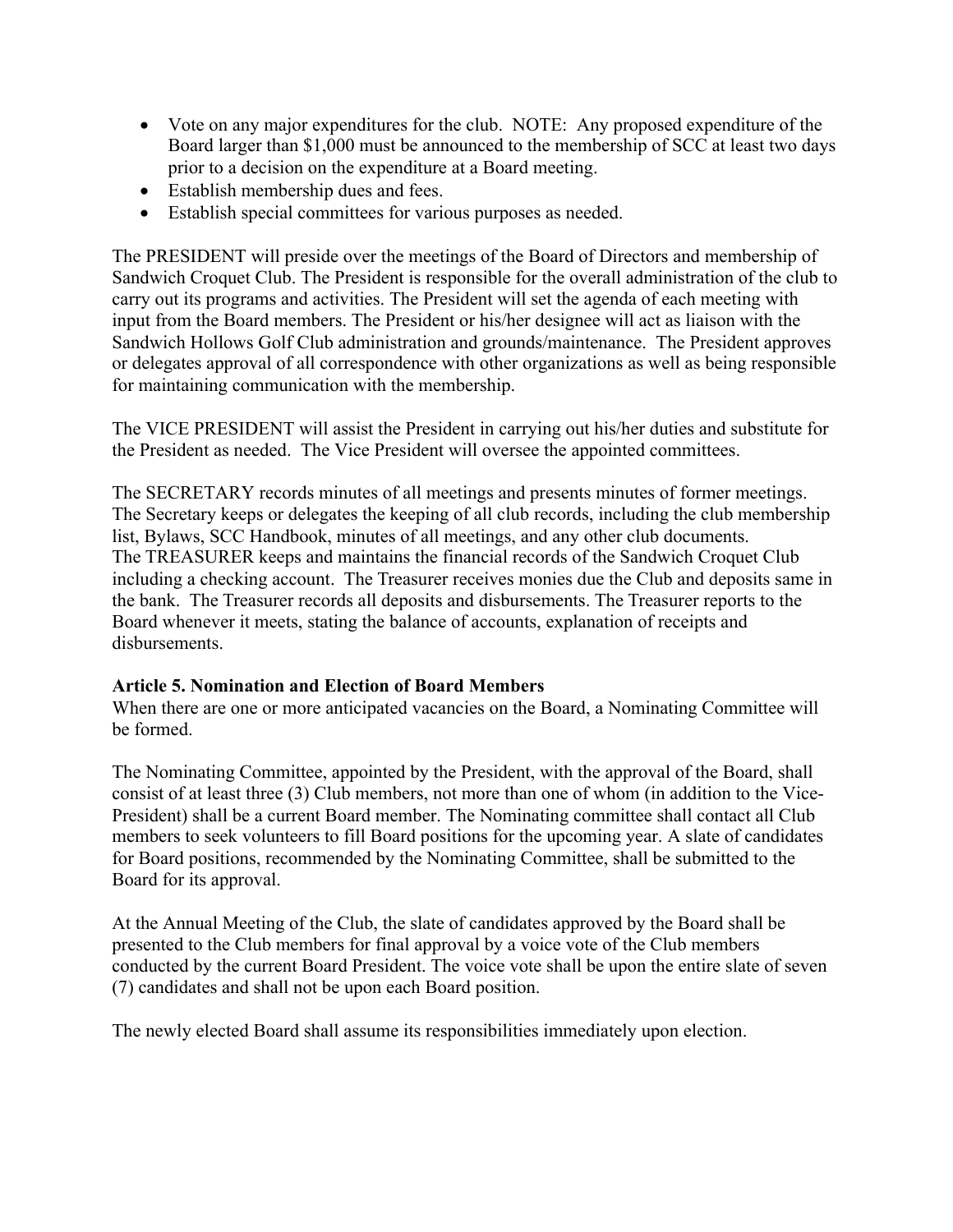At the first official board meeting following the Annual Meeting, the board members will vote to elect the officers for the upcoming year. The remaining elected board members will serve as members- at- large.

Any vacant unfulfilled term of officers or members at large shall be appointed by a vote of the Board. The term of the appointment will continue until the next Annual Meeting.

Effective 2016, elected Board members shall serve a two-year term. Members are eligible to be re-elected for not more than two additional terms. No Board member may serve more than six (6) **consecutive** years on the Board. After serving the maximum number of consecutive years on the Board, a former Board member may seek re-election after 2 years have elapsed.

All records and equipment belonging to the SCC that are in the possession of a Board member whose term has expired will be turned over to the new Board.

#### **Article 6. Board Meetings**

The Board of Directors will meet a minimum of monthly during the playing season and as needed during the off-season to review the past season and plan for the next year.

The Board will set and announce to SCC members the dates and times of all Board and general membership meetings. Any SCC member may attend any Board meeting and may speak to the Board regarding any matter of club business. The President of the Board will determine a time limit for all speakers at the Board meetings.

Each member of the Board will have one vote on each issue. For voting purposes, a quorum of the Board of Directors must be present and will consist of a simple majority of the members. Voting will be done individually, and the result will be recorded by the Board Secretary.

Any meeting of the Sandwich Croquet Club may be conducted using the guidelines of Robert's Rules of Order or as designated by the Board to ensure the orderly conduct of business.

These guidelines should not be interpreted so strictly that they impede or hamper a spirit of cooperation, goodwill, and comfort level.

Minutes of each Board meeting shall be made available upon request to any Club member in good standing after the minutes have been approved by the Board.

#### **Article 7. Conduct and Grievance Procedures**

The very essence of croquet is that of sportsmanship and courtesy to fellow members and guests on and off the courts. This standard of conduct, which is expected of all members, is set forth in these bylaws and in the SCC Handbook.

While members are encouraged to settle differences amicably among themselves, any member, including any member of the Board, who believes that the accepted standards of civility and good sportsmanship have been violated by another member, may make a written complaint to the Board of Directors via email within two weeks of the alleged offense.